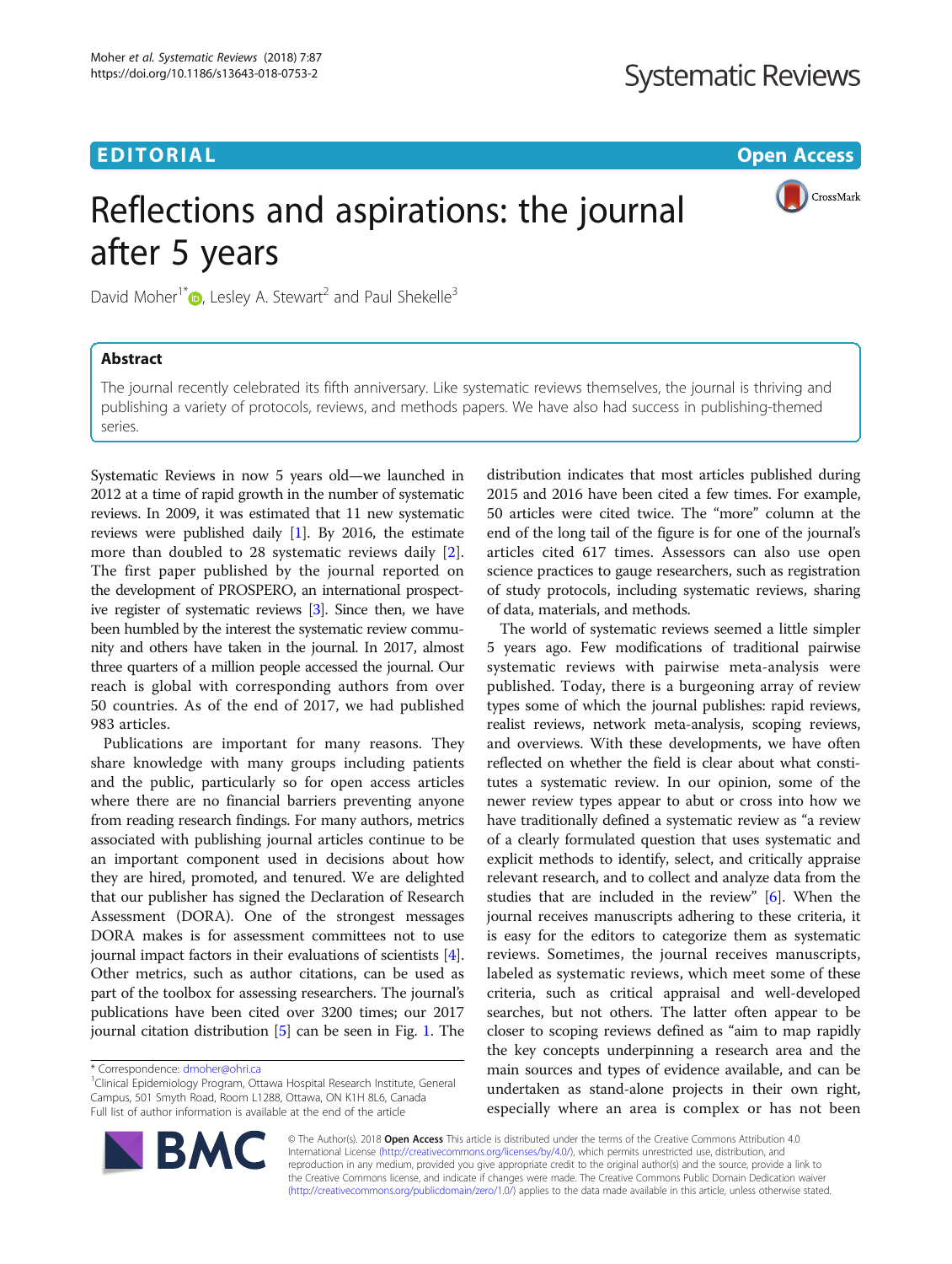<span id="page-1-0"></span>

reviewed comprehensively before" [[7\]](#page-2-0). When submitting scoping reviews to the journal, we encourage authors to declare them as such and not describe them as systematic reviews.

In its first 5 years, the journal also published eight themed series [\(https://systematicreviewsjournal.biomedcentral.com/](https://systematicreviewsjournal.biomedcentral.com/articles/collections) [articles/collections\)](https://systematicreviewsjournal.biomedcentral.com/articles/collections). The first focused on the importance of registering systematic reviews. The current series is devoted to overviews of systematic reviews, and we have recently issued a call for papers for a series on automation in systematic reviews. All of journal's efforts are aimed at keeping to what the journal is consistently trying to achieve, namely, advancing the discourse regarding systematic reviews. We want all of our publications reported in a clear and transparent way such that interested readers can replicate both methods and results.

For 2016, the latest available data, the time from submission to initial decision was 46 days and time from acceptance to publication was 14 days. While we strive to ensure the journal operates smoothly and efficiently, we recognize there are failures and we sometimes keep authors waiting for too long. We continue to work hard to improve these times and we welcome innovative ideas from readers. The journal's associate editors are an integral part of the journal's successes. We started the journal with small group of dedicated associate editors; today, we have over 30 of them. Our associate editors are one of the cornerstones of the journal and part of our success. Similarly, there are thousands of peer reviewers who have provided us with insight and help in our decision-making. Full annual lists of our reviewers can be found via the Reviewer Acknowledgement page on our website: [https://systematicreviewsjournal.](https://systematicreviewsjournal.biomedcentral.com/reviewer-acknowledgements) [biomedcentral.com/reviewer-acknowledgements.](https://systematicreviewsjournal.biomedcentral.com/reviewer-acknowledgements) Without this invisible college, the journal (and most others) would be lost.

It is easier looking back compared to reading tealeaves regarding the journal's next 5 years. First and foremost, we will continue to work hard making the journal more efficient. We anticipate timelier processing of submissions and decision-making about their outcome while maintaining the highest possible standards. Although there have been improvements in the reporting of systematic reviews, there is still room for improvement and work to be done to ensure they are completely, transparently, and clearly reported [\[2](#page-2-0)]. Whether authors are submitting methods articles, protocols of reviews, or any of the various types of systematic reviews, we recommend use of reporting guidelines, all of which can be found on the EQUATOR Network's library.

Exciting developments are afoot, the systematic review community is likely on the cusp of harnessing technology to automate parts of the systematic review process. Over the past few years, network meta-analyses have brought real innovation and helped us to address real-world health care questions of "what works best" that pairwise reviews could not easily address. We continue to welcome submissions of network meta-analysis protocols and completed ones. Living systematic reviews have entered the stage and their methods and reporting will likely